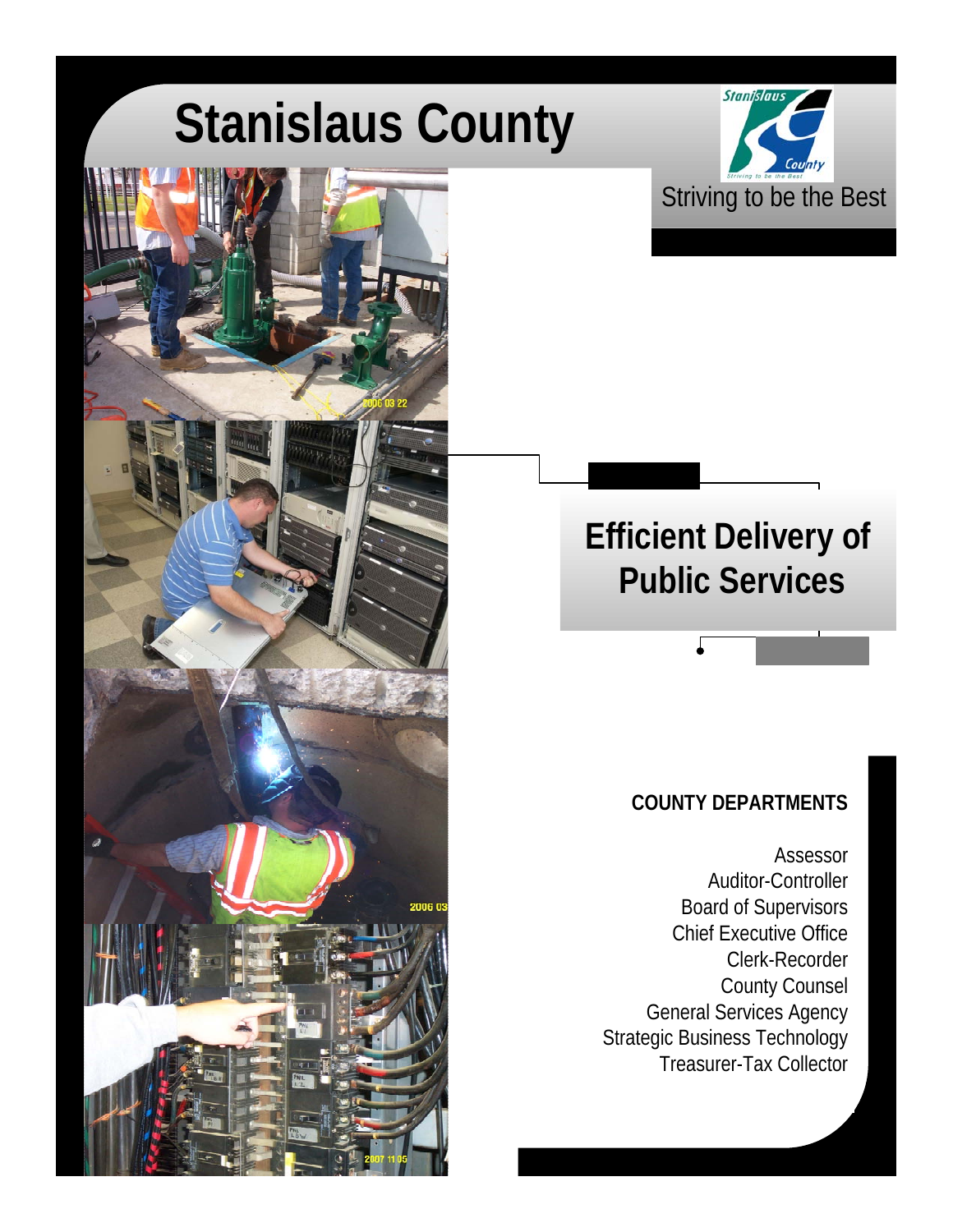## **EFFICIENT DELIVERY OF PUBLIC SERVICES**

The public expects government to be responsive to their needs and to conduct business efficiently. County departments provide services to a diverse customer base. To serve customers effectively, departments must understand what is important to them and how to improve services. Customer feedback encourages County departments to remain focused on continuously improving how services are provided. Conducting business using the internet is a convenient method for many residents. Providing services electronically recognizes this increasing trend and enhances the methods used to serve the public. The County can be reached online at stancounty.com. Improving the efficiency of core services allows staff to increase their focus on streamlining services and enhancing quality. Electronic services and more efficient processes mean customers spend less time conducting business with us.



The Assessor is responsible for preparing an annual assessment roll for property tax revenues using fair, accurate and timely property valuations. The Auditor-Controller safeguards the County's resources and ensures its financial integrity through fiscal monitoring and reporting. The Board of Supervisors provides governing, administrative and legislative direction to County departments and determines the overall policies for Stanislaus County government. The Clerk of the Board maintains accurate County legislative records and provides customer access to those records. The Chief Executive Office provides overall leadership and management of County government including the management of County resources, long-range financial planning, and facilities and organizational planning. The Human Resource Division provides services to County departments, employees, and applicants. These services include: labor relations, policy development and implementation, recruitment and selection, classification, compensation, oversight of the County's Internship, Wellness and learning and development programs. The Community and Economic Development Division are responsible for providing support for public infrastructure departments, including information technology, as well as community and economic development activities. The Organizational Performance (OP) Division is responsible for the development and implementation of County-wide organizational performance initiatives. This includes the facilitation of the seven Board of Supervisors priorities, goals and measures and the development of a "message to more" campaign aimed at promoting a broader, systemic appreciation of the Board priorities process. The Risk Management Division of the Chief Executive Office manages the health, safety and well being of Stanislaus County employees through administration of Employee Benefits, Liability Claims/Insurance,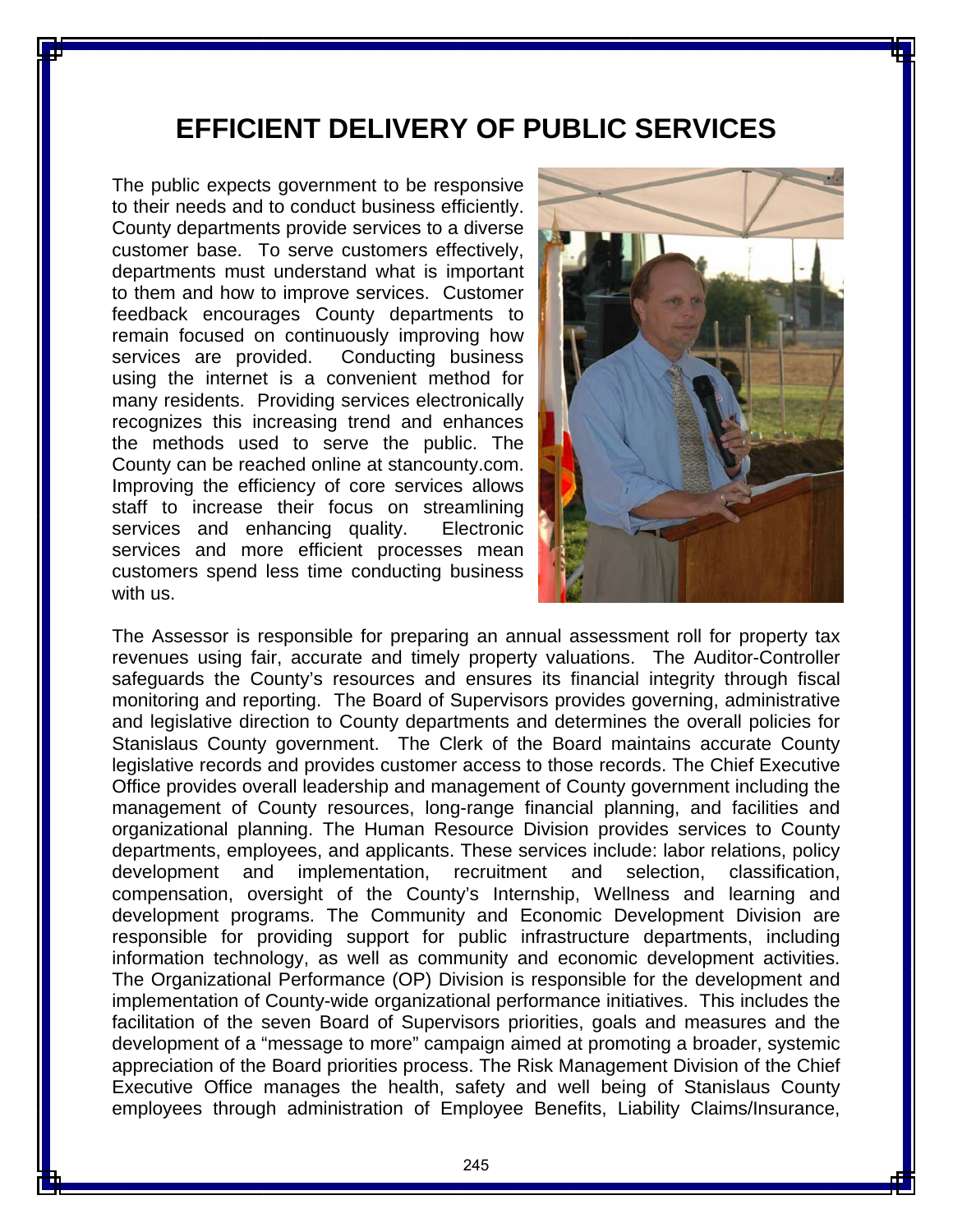Disabilities Management (workers' compensation), and Safety. The Clerk-Recorder processes all documents and records related to marriage licenses, certified copies of vital statistics, document filings and recording of real property; processes passports; and conducts civil wedding ceremonies. The Clerk-Recorder is also responsible for conducting elections and ensuring citizens have the opportunity to exercise their right to vote. County Counsel serves as the principle legal counsel for the Board of Supervisors and provides legal advice to all County offices, departments and commissions. The General Services Agency supports County departments through purchasing services for goods, contracts, leased property and equipment; through printing, bulk store, delivery, mailroom and messenger services; through maintenance and operation of all building systems and equipment; and through maintenance services for County vehicles. Strategic Business Technology supports the technology and web-based needs of County departments by providing help desk and desktop support services, email services, technology security, and County website services. The Treasurer-Tax Collector collects secured and unsecured property taxes, as well as other revenue, and issues various licenses including business licenses.

#### **SUMMARY OF PROJECT COSTS AND FUNDING SOURCES**

The Proposed Capital Improvement Plan reflects overall estimated project costs of \$4,950,000 for this priority area. It is anticipated that these projects will be funded by a combination of the County General Fund, Public Facilities Fees (PFF), department fund balance/retained earnings savings, bond/borrowing, State/Federal Funding, grants, and non-County contributions. Funding has not yet been identified for some projects.

The following charts represent estimated project costs by department for Fiscal Year 2010-2011 and a three year comparison of project costs in the Efficient Delivery of Public Services priority area of Stanislaus County government.

The section behind the charts lists those Capital Improvement Plan projects that support the Board of Supervisors' priority of Efficient Delivery of Public Services based on the lead department assigned to each project. A summary of the projects by department is followed by a detailed listing of the individual project information, provided in implementation category order.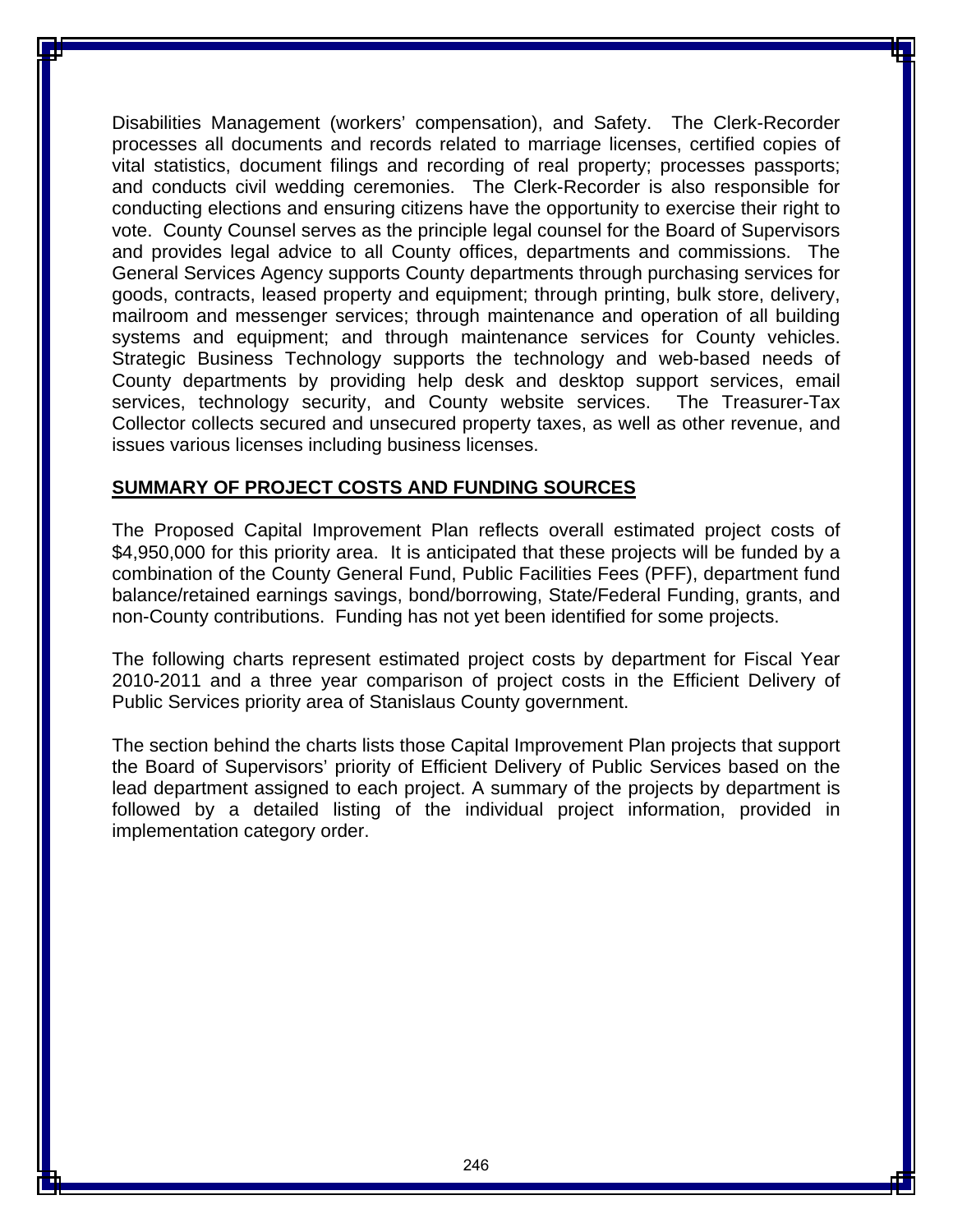

## **Three Year Comparison**

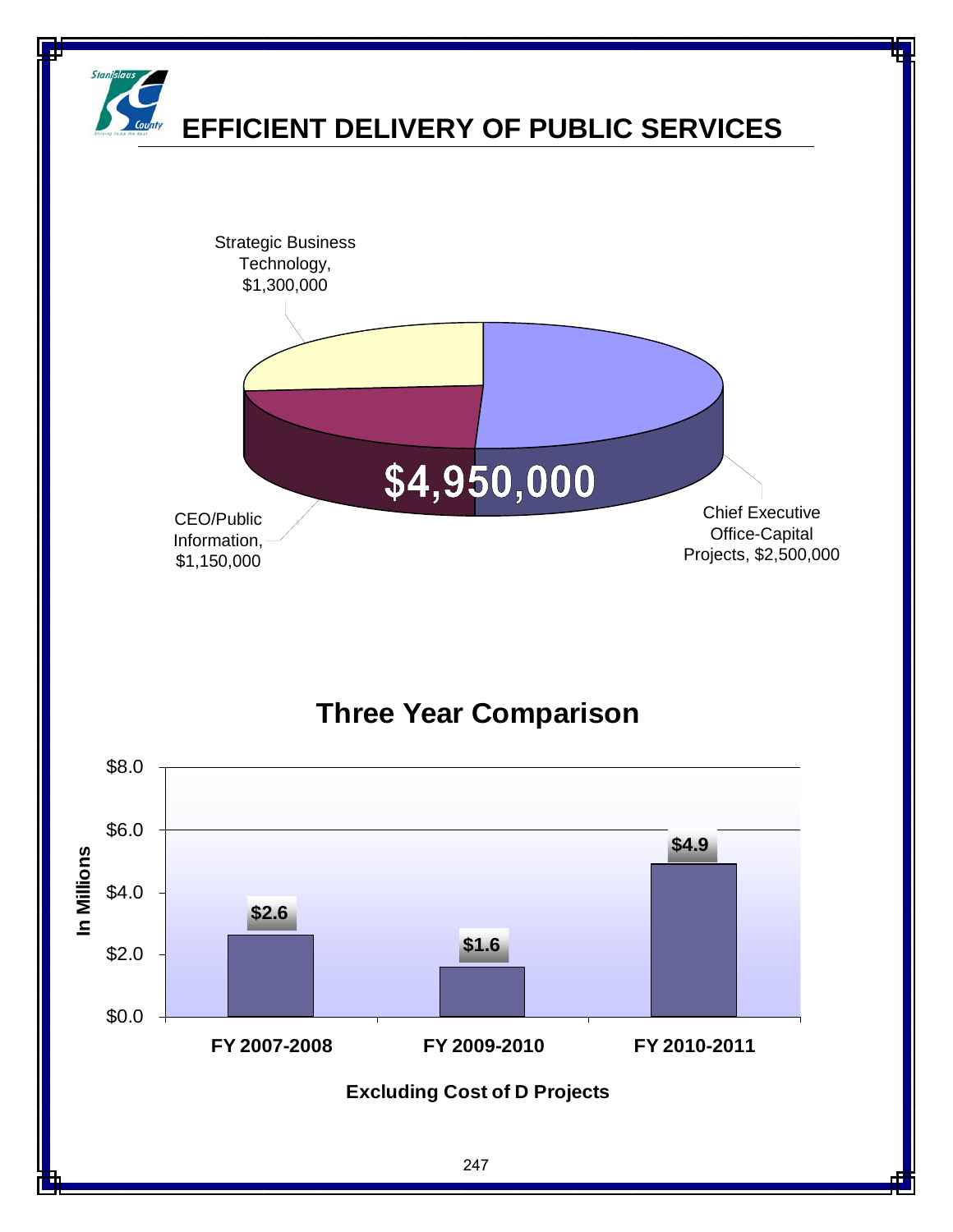EFFICIENT DELIVERY OF PUBLIC SERVICES

|               |          | CHIEF EXECUTIVE OFFICE/CAPITAL PROJECTS        | 2010-2011<br><b>Total Estimated</b><br><b>Project Cost</b><br>\$2,500,000 | 2010-2011<br><b>Total County</b><br><b>Funding</b><br>\$2,500,000 | 2010-2011<br><b>Funding Not</b><br>Yet Identified<br>\$0 |
|---------------|----------|------------------------------------------------|---------------------------------------------------------------------------|-------------------------------------------------------------------|----------------------------------------------------------|
| B             | 2006.005 | Relocation of Services from County Center II   | \$2,500,000                                                               | \$2,500,000                                                       | \$0                                                      |
|               |          | CHIEF EXECUTIVE OFFICE/PUBLIC INFORMATION      | \$1,150,000                                                               | \$0                                                               | \$1,150,000                                              |
| Status CIP #  |          | <b>Project Name</b>                            |                                                                           |                                                                   |                                                          |
| $\mathsf{C}$  | 2007.001 | Electronic Document Management Implementation  | \$500,000                                                                 | \$0                                                               | \$500,000                                                |
| $\mathcal{C}$ | 2007.002 | Information Technology Business Continuity     | \$650,000                                                                 | \$0                                                               | \$650,000                                                |
|               |          | <b>STRATEGIC BUSINESS TECHNOLOGY</b>           | \$1,300,000                                                               | \$500,000                                                         | \$800,000                                                |
| <b>Status</b> | CIP#     | <b>Project Name</b>                            |                                                                           |                                                                   |                                                          |
| B             | 2008.047 | Data Center Safety and Continuity Improvements | \$1,300,000                                                               | \$500,000                                                         | \$800,000                                                |
|               |          | <b>GRAND TOTAL</b>                             | \$4,950,000                                                               | \$3,000,000                                                       | \$1,950,000                                              |

**Stanislaus**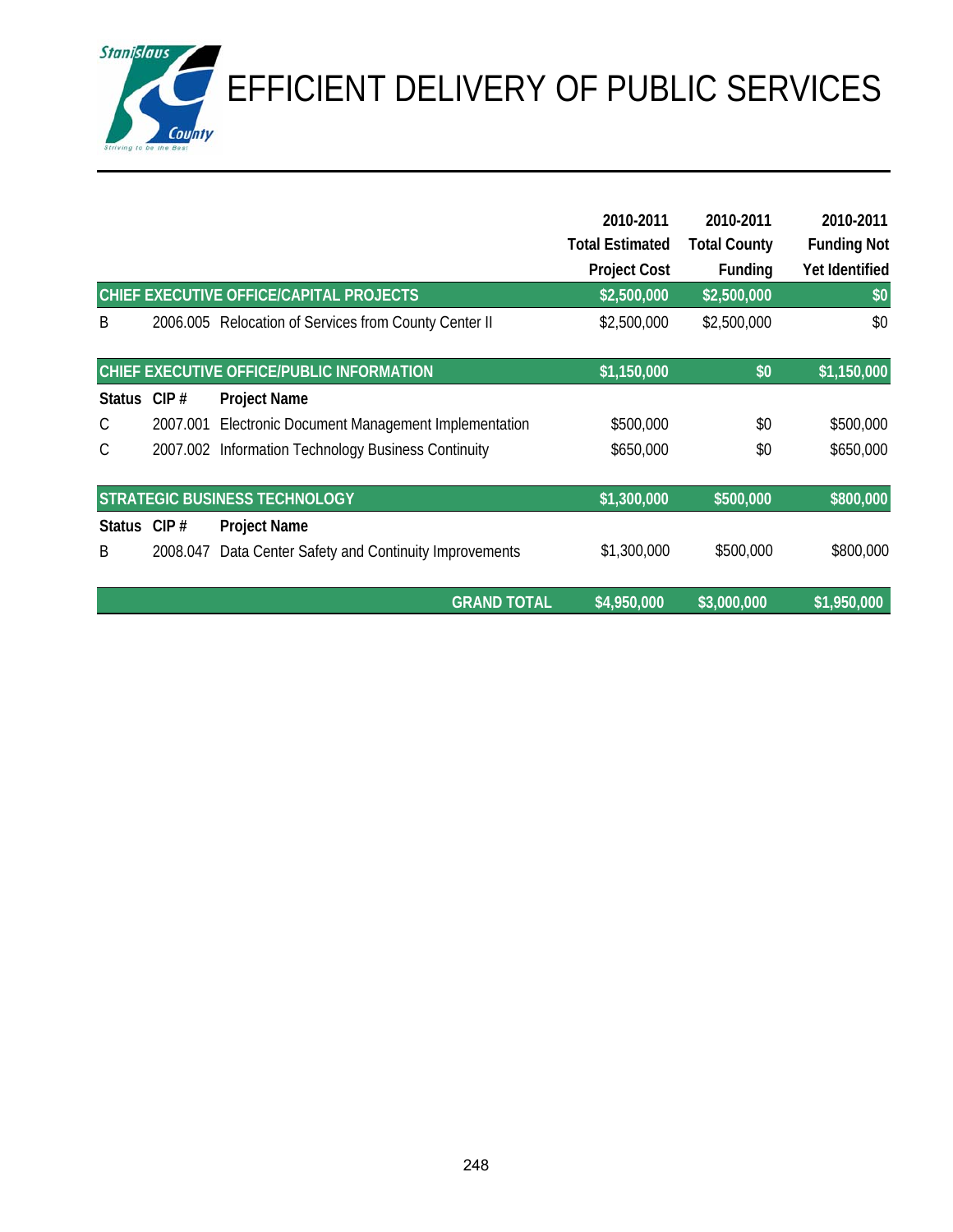

#### **RELOCATION OF SERVICES FROM COUNTY CENTER II**

**CIP Category: B—PENDING IMPLEMENTATION**  Location: Modesto **Project Number:** 2006.005<br> **Preliminary Schedule:** 2011-2013 **Preliminary Schedule: Estimated Project Cost: \$2,500,000**

**Board Priority: Efficient Delivery of Public Services Lead Department:** Chief Executive Office—Capital Projects

#### **DESCRIPTION**

Design and construct new facilities for relocation of Health Services Agency functions from the former County hospital building, including Administration, Finance, Human Resources and Billing (CBO), Ancillary Services, Specialty Clinics, California Children's Services and others. The existing buildings constructed c.1938 are inefficient and are in greater need of mechanical maintenance or replacement.

| <b>ESTIMATED PROJECT COSTS</b>      |              |           | <b>FUNDING SOURCES</b>            |           |
|-------------------------------------|--------------|-----------|-----------------------------------|-----------|
| Preliminary                         |              |           |                                   |           |
| Design                              |              |           |                                   |           |
| Acquisition                         |              |           |                                   |           |
| <b>Construction</b>                 |              |           |                                   |           |
| Other                               | m            |           | 2,500,000 Total County Funding    | 2,500,000 |
|                                     |              |           | <b>State/Federal Funding</b>      |           |
|                                     |              |           | Other--Grants                     |           |
|                                     |              |           | <b>Total Other Funding</b>        |           |
|                                     |              |           | <b>Non-County Contribution</b>    |           |
| <b>Total Estimated Project Cost</b> | $\mathbf{f}$ | 2,500,000 | <b>Total Project Funding</b>      | 2,500,000 |
|                                     |              |           | <b>Funding Not Yet Identified</b> |           |

#### **BACKGROUND**

This project is part of the Health Services Agency Master Plan. Costs are expected to be partially offset by increased reimbursement to HSA for services, and partially through operational and maintenance cost reductions. This project will remodel existing County space to relocate office-type functions, and medical office/clinic functions would relocate to leased facilities (not included in CIP.)

#### **CURRENT STATUS**

This project is in the planning stage, and specific projects to find suitable space are currently underway. The existing facilities are to be vacated prior to implementation of new State Air Resources Board regulations affecting the boiler emissions beginning in 2012.

#### **IMPACT ON THE OPERATING BUDGET**

This project will incur both one-time capital costs funded and by recurring lease costs. The one-time capital costs will be funded by a public financing of an estimated \$2.5 million and debt service obligations of about \$200,000 annually for 20 years. The lease costs are an annual operational expense.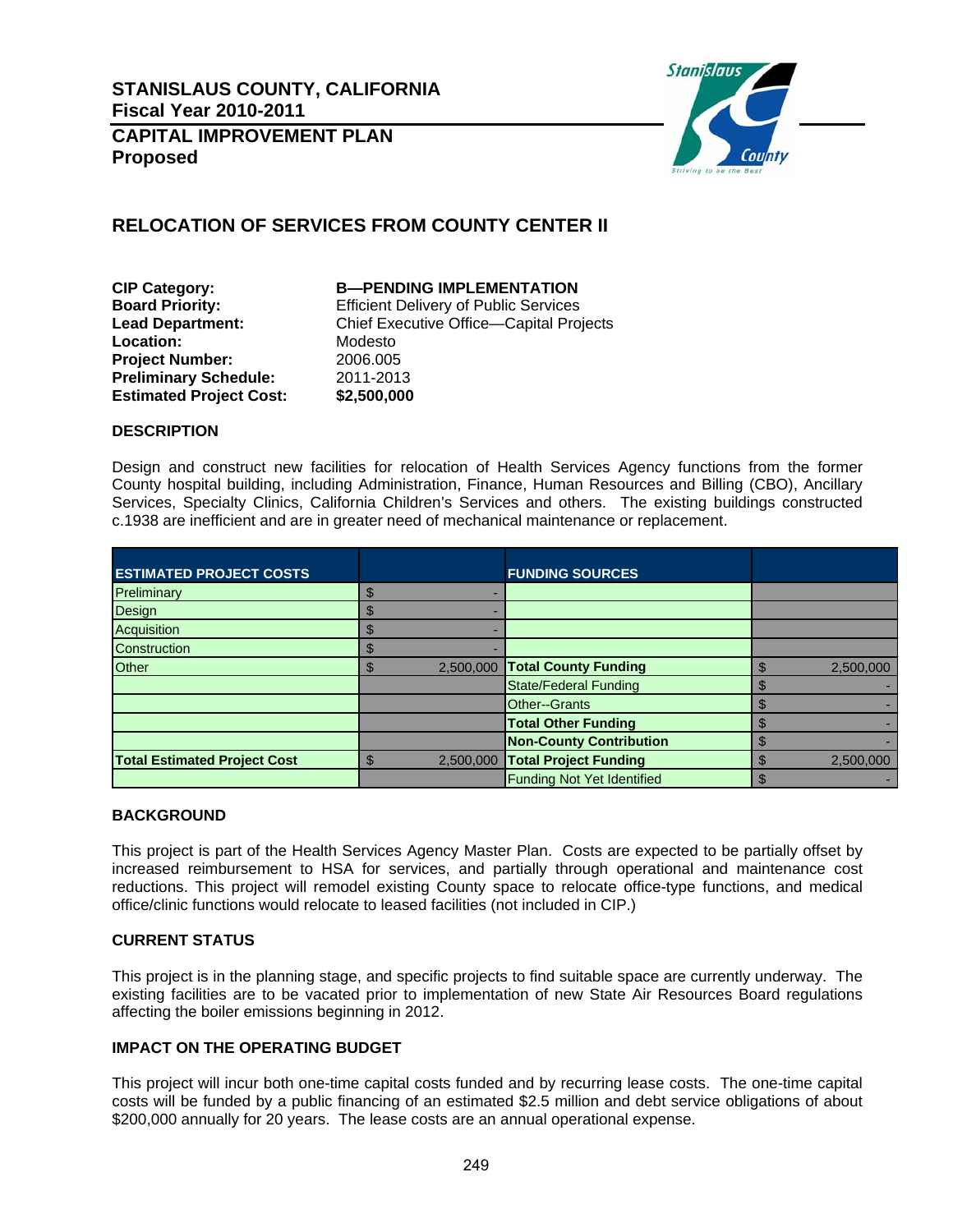

#### **ELECTRONIC DOCUMENT MANAGEMENT IMPLEMENTATION**

**Location:** Countywide<br> **Project Number:** 2007.001 **Project Number: Preliminary Schedule:** 2009-2012 **Estimated Project Cost: \$500,000** 

#### **CIP Category: C—FUTURE PROJECT/PLANNED**

**Board Priority: Efficient Delivery of Public Services Lead Department:** Chief Executive Office/Public Information



#### **DESCRIPTION**

Implement a core Countywide Electronic Document Management system to be deployed to streamline paper-based business activity and to automate business functions online, while reducing the storage space needs of County departments.

| <b>ESTIMATED PROJECT COSTS</b>      |         | <b>FUNDING SOURCES</b>            |         |
|-------------------------------------|---------|-----------------------------------|---------|
| Preliminary                         | 50,000  |                                   |         |
| Design                              | 100,000 |                                   |         |
| Acquisition                         | 150,000 |                                   |         |
| <b>Construction</b>                 |         |                                   |         |
| Implementation                      | 200,000 | <b>Total County Funding</b>       |         |
|                                     |         | <b>State/Federal Funding</b>      |         |
|                                     |         | Other--Grants                     |         |
|                                     |         | <b>Total Other Funding</b>        |         |
|                                     |         | <b>Non-County Contribution</b>    |         |
| <b>Total Estimated Project Cost</b> | 500,000 | <b>Total Project Funding</b>      |         |
|                                     |         | <b>Funding Not Yet Identified</b> | 500,000 |

#### **BACKGROUND**

This project is included in the County's Business Technology Strategy adopted by the Board of Supervisors on September 11, 2007.

#### **CURRENT STATUS**

A document management product ("Alfresco") has been selected and procured. An initial project associated with contract management is currently in progress. A scanning solution needs to be identified and procured, once funding is identified. Implementation and large-scale conversion of stored paper documents to electronic form, as well as updated business practices will need to be conducted once the EDM infrastructure components (Alfresco and scanning solution) are fully deployed.

#### **IMPACT ON THE OPERATING BUDGET**

There are no anticipated additional debt service payments, staffing, maintenance and/or operating costs associated with this project.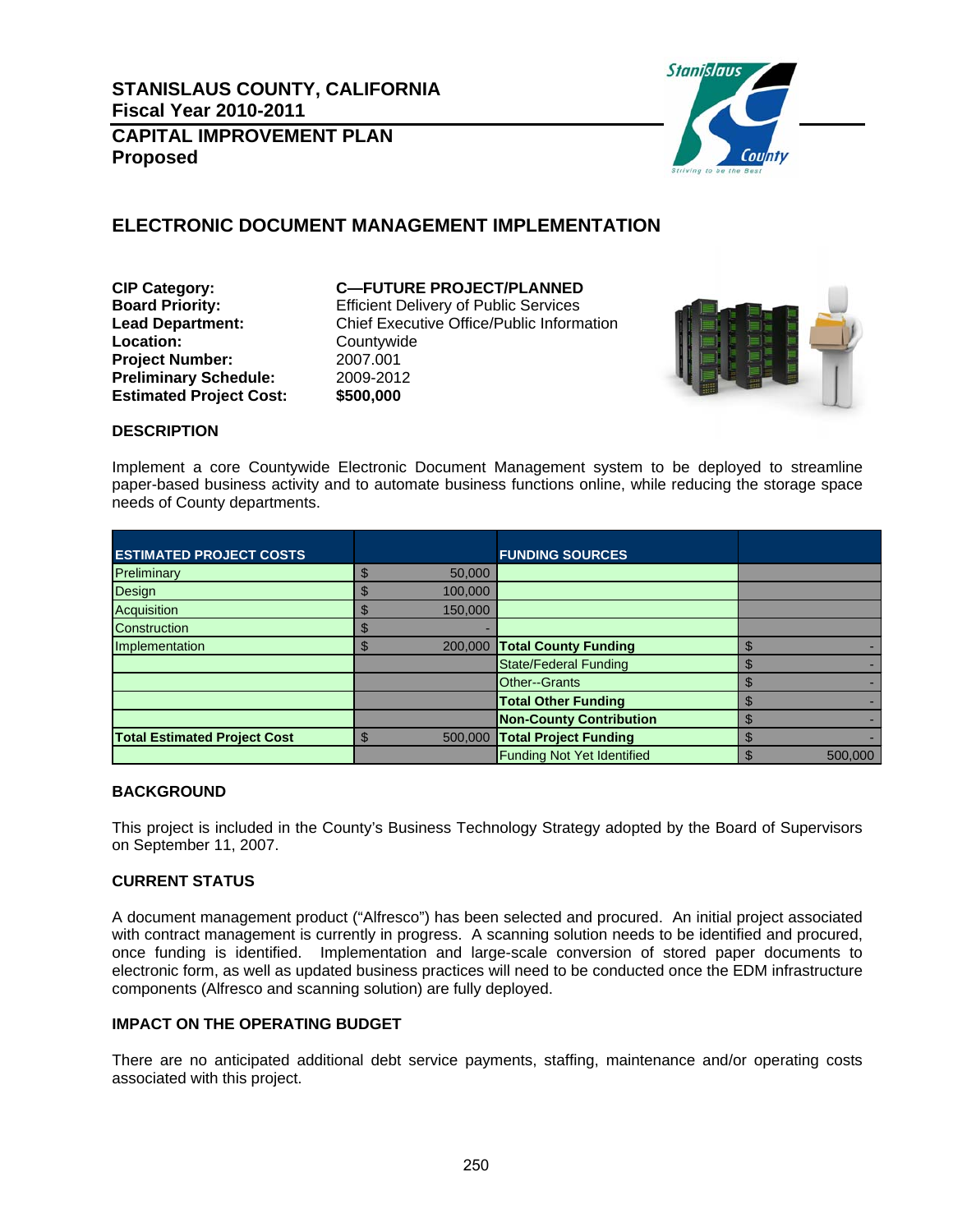

#### **INFORMATION TECHNOLOGY BUSINESS CONTINUITY**

**Location:** Countywide<br> **Project Number:** 2007.002 **Project Number:** 2007.002<br>**Preliminary Schedule:** 2008-2010 **Preliminary Schedule:** 2008-2010<br>Estimated Project Cost: \$650,000 **Estimated Project Cost:** 

**CIP Category: C—FUTURE PROJECT/PLANNED Board Priority:** Efficient Delivery of Public Services **Lead Department:** Chief Executive Office/Chief Information



#### **DESCRIPTION**

Develop a Countywide IT Business Continuity Plan and implement specific IT infrastructure improvements necessary to create a robust environment to support IT operations that can survive disruption at any critical location.

| <b>ESTIMATED PROJECT COSTS</b>       |         | <b>FUNDING SOURCES</b>            |         |
|--------------------------------------|---------|-----------------------------------|---------|
| Preliminary                          | 25,000  |                                   |         |
| Design                               |         |                                   |         |
| Acquisition                          | 400.000 |                                   |         |
| <b>Construction</b>                  |         |                                   |         |
| Implementation/Configuration/Testing | \$      | 225,000 Total County Funding      |         |
|                                      |         | State/Federal Funding             |         |
|                                      |         | Other--Grants                     |         |
|                                      |         | <b>Total Other Funding</b>        |         |
|                                      |         | <b>Non-County Contribution</b>    |         |
| <b>Total Estimated Project Cost</b>  | 650,000 | <b>Total Project Funding</b>      |         |
|                                      |         | <b>Funding Not Yet Identified</b> | 650,000 |

#### **BACKGROUND**

This project is included in the County's Business Technology Strategy adopted by the Board of Supervisors on September 11, 2007.

#### **CURRENT STATUS**

IT management is engaged in the Continuity of Operations/Continuity of Government planning process. The results of this process should help identify key components of the Business Continuity requirements.

#### **IMPACT ON THE OPERATING BUDGET**

There are no anticipated additional debt service payments, staffing, maintenance and/or operating costs associated with this project.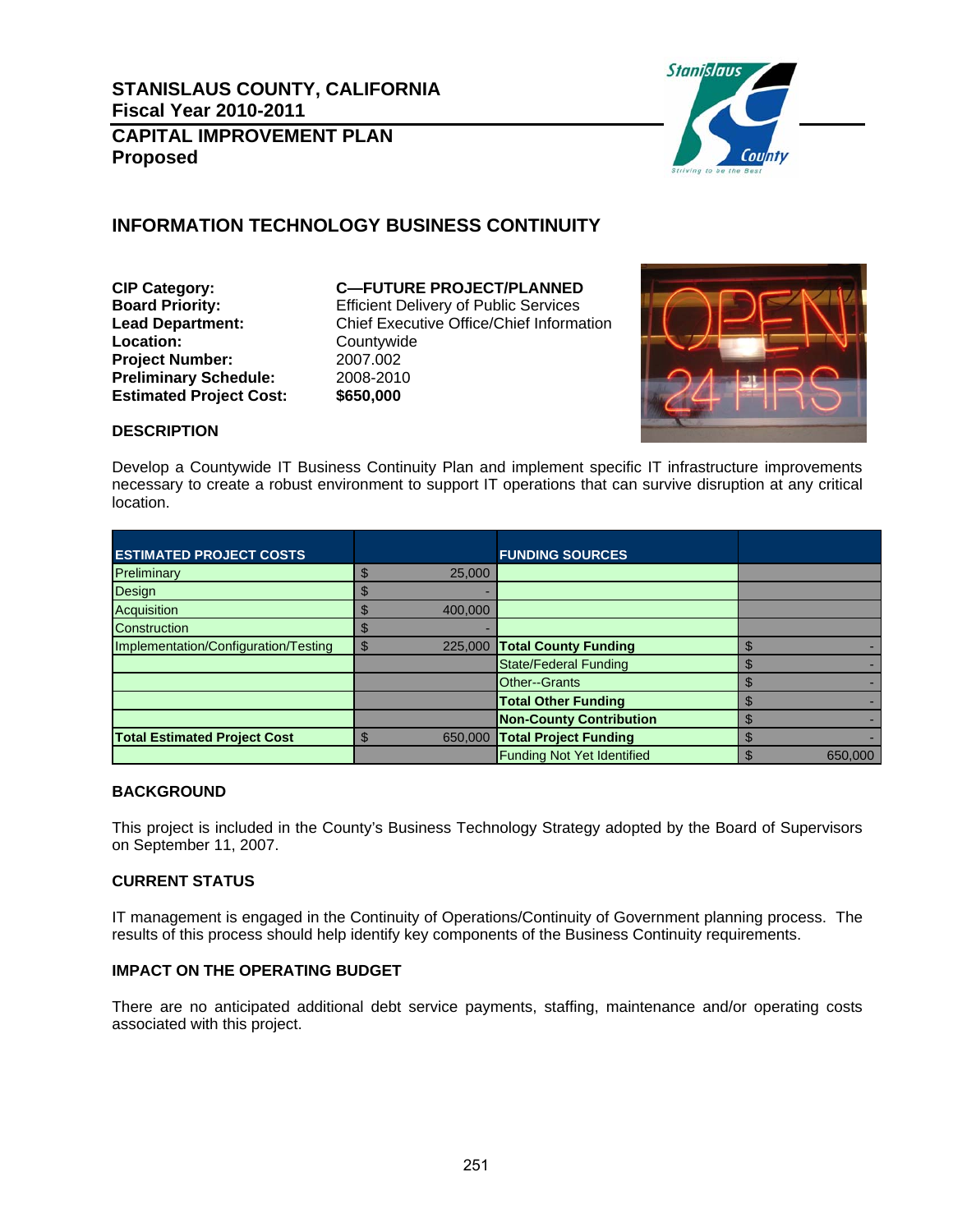

#### **DATA CENTER SAFETY AND CONTINUITY IMPROVEMENTS**

**Location:** Modesto<br> **Project Number:** 2008.047 **Project Number: Preliminary Schedule:** 2008-2011 **Estimated Project Cost: \$1,300,000**

**CIP Category: B—PENDING IMPLEMENTATION Board Priority:** Efficient Delivery of Public Services **Lead Department:** Strategic Business Technology



#### **DESCRIPTION**

The Strategic Business Technology (SBT) data center houses over 100 file servers, many of them responsible for providing critical business services. This project would implement operational, safety and business continuity improvements. It would also expand the available space.

| <b>ESTIMATED PROJECT COSTS</b>      |  | <b>FUNDING SOURCES</b>          |         |
|-------------------------------------|--|---------------------------------|---------|
| Preliminary                         |  |                                 |         |
| Design                              |  |                                 |         |
| Acquisition                         |  |                                 |         |
| Construction                        |  |                                 |         |
| <b>Other</b>                        |  | 1,300,000 Total County Funding  | 500.000 |
|                                     |  | <b>State/Federal Funding</b>    |         |
|                                     |  | Other--Grants                   |         |
|                                     |  | <b>Total Other Funding</b>      |         |
|                                     |  | <b>Non-County Contribution</b>  |         |
| <b>Total Estimated Project Cost</b> |  | 1,300,000 Total Project Funding | 800,000 |

#### **BACKGROUND**

The initial intent of this project was to upgrade the SBT Data Center located at 801 11<sup>th</sup> Street, Suite 4100. This has been included as part of SBT's budget request for a number of years as a critical need. The request initially covered uninterruptible power supply (UPS) and dry agent fire suppression system. The needs are greater at this point and include increase square footage, HVAC, auxiliary power supply and electrical requirements. The additional square footage will provide for the inclusion of other County departments that have requested to share the server room space.

#### **CURRENT STATUS**

RFP requirements and process are completed. On January 12, 2010, the Stanislaus County Board of Supervisors authorized the County to award a contract for design and scoping phase for the SBT Data Center Improvements to Miller-Pezzoni and Associates, Inc. SBT, in partnership with Capital Projects, will continue in Budget Year 2010-2011 to bring these business continuity improvements to fruition.

There is a possibility that the SBT Data Center may be relocated. Depending on the overall needs and the location selected, the project costs may be greater than the current figure and potentially as high as \$1,500,000. SBT is working with the Capital Projects team to identify the associated cost to expand the current data center and the cost to relocate the data center to another facility.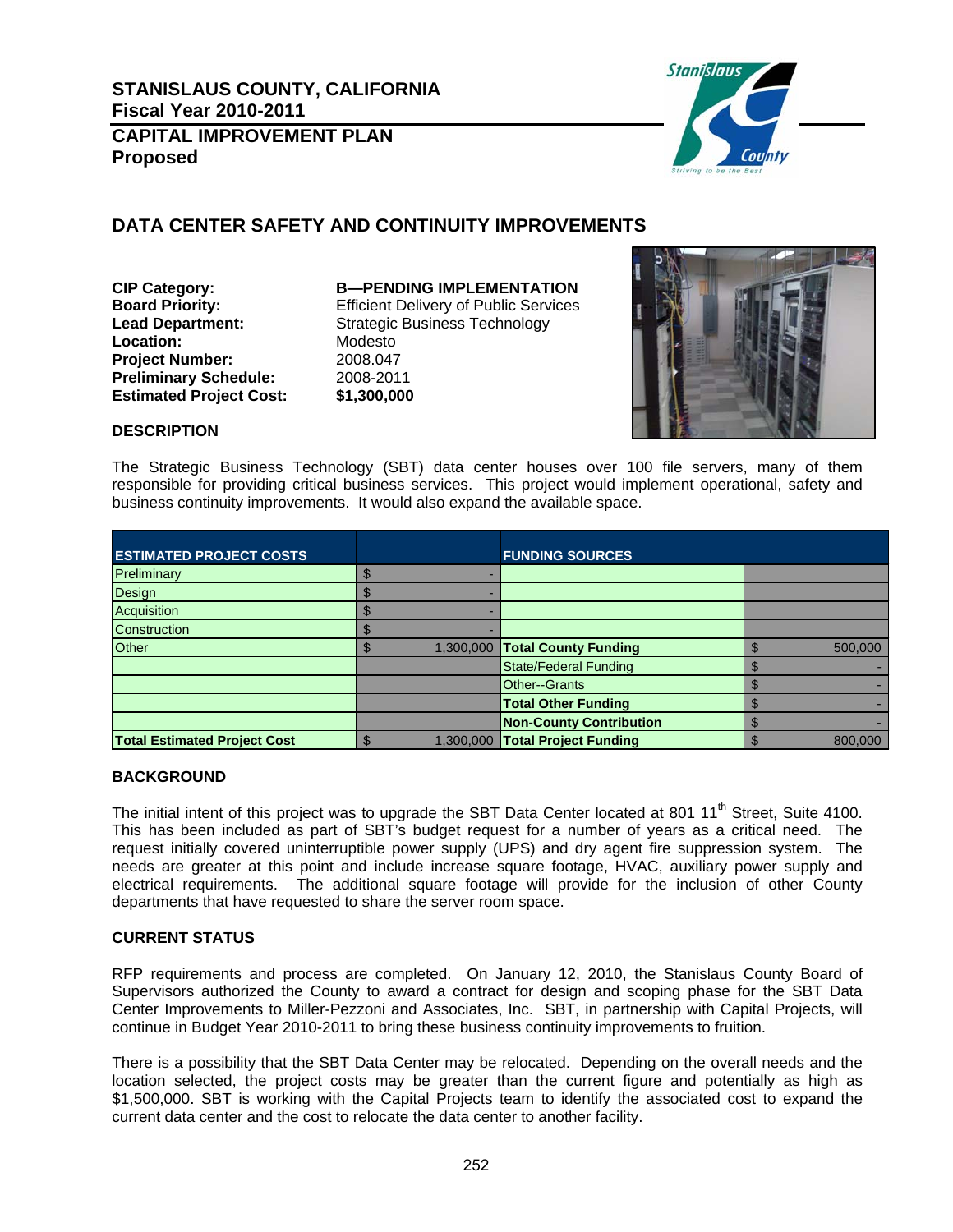#### **IMPACT ON THE OPERATING BUDGET**

SBT has \$500,000 designated in fund balance for the project; additional funding source will need to be identified.

The project constructed would net a total of 1,387 square feet of new space. Ongoing increase in janitorial, ground services, calculated at \$3.40 per square foot, total \$4,716/year. Ongoing increases in utilities were calculated at \$3.28 per square foot and additional cost added for power to run the data center, total \$17,742.

If it is determined that the location for the SBT Data Center is to be relocated there will be additional on-going cost along with additional network recurring cost to provide connectivity.

The department does not anticipate additional staffing needs.